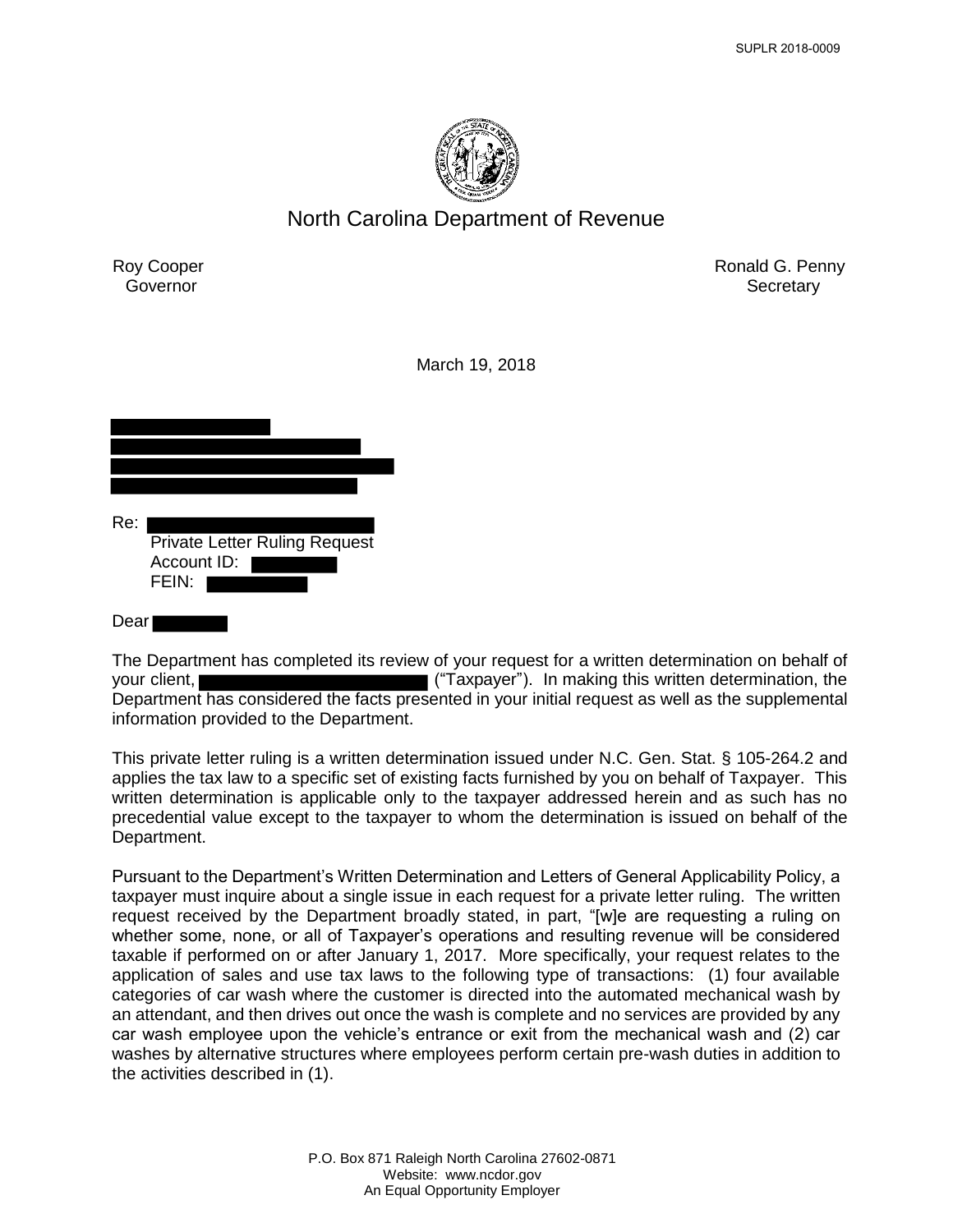In addition the request for written determination references a monthly fee program and transactions for "fleet services, whereby a third party entity enters into a contract with [Taxpayer] for the provision of car wash services for its fleet vehicles. Each time a third party entity's vehicle uses the car wash service, an entry is made, and monthly billings are based on the number of car washes provided in any particular month." It is noted that a copy of such representative contract was not provided to the Department and if provided would be a request for a written determination about a separate transaction.

In an email dated November 22, 2017, **contain that that the single issue to be** addressed is "what is the extent of the self-service car wash exemption from sales tax in North Carolina?"

## **Overview and Relevant Facts**

You advise that "[Taxpayer] is engaged in the business of operating car washes throughout North Carolina (the 'State'). Revenue from providing car wash services has always been the primary source of revenue." You also state that "[c]ustomers typically purchase car wash services at the time the service is performed. However, [Taxpayer] does offer its *[sic]* customers the opportunity to purchase car washes in advance through a monthly fee program [unlimited wash passes] or gift cards. The revenue associated with these unlimited wash passes is considered prepaid car wash revenue. In addition, [Taxpayer] offers fleet services, whereby a third party enters into a contract with [Taxpayer] for the provision of car wash services for its fleet vehicles. Each time a third party entity's vehicle uses the car wash service, an entry is made, and monthly billings are based on the number of car washes provided in any particular month."

You further advise that "[a]t the car wash, the customer purchases one of four available categories of car wash. Once purchased, the customer . . . is directed into the automated mechanical wash by an attendant, and then drives out once the wash is complete. No services are provided by any car wash employee upon the vehicle's entrance into or exit from the mechanical wash. The customer may opt to vacuum the car himself with an available on-site vacuum. The customer has access to a coin operated floor mat cleaner. The customers also have access to cleaning cloths upon payment of a one-time fee."

You further advise, "[t]he employees' *[sic]* only task is to direct the customers into the wash to ensure the wash functions properly and no damage is caused to the car wash itself or the customer's vehicle.

Your request elaborates further to include "the addition of the following alternative structures under which [Taxpayer] continues to provide . . . washes but also employs a staff member to perform certain pre-wash duties:

- (1) The employee directs the customer into the mechanical wash to ensure the vehicle enters properly. The employee does not touch the vehicle.
- (2) Once the vehicle is lined up to enter the mechanical wash, the employee, for a time period of less than fifteen seconds before the car enters the wash, places a cover over the rear windshield wiper, if needed.
- (3) Once the vehicle is lined up to enter the mechanical wash, the employee, for a time period of less than fifteen seconds before the car enters the wash, uses a brush to apply soap to the customer's bumper to improve the functionality of the automated car wash.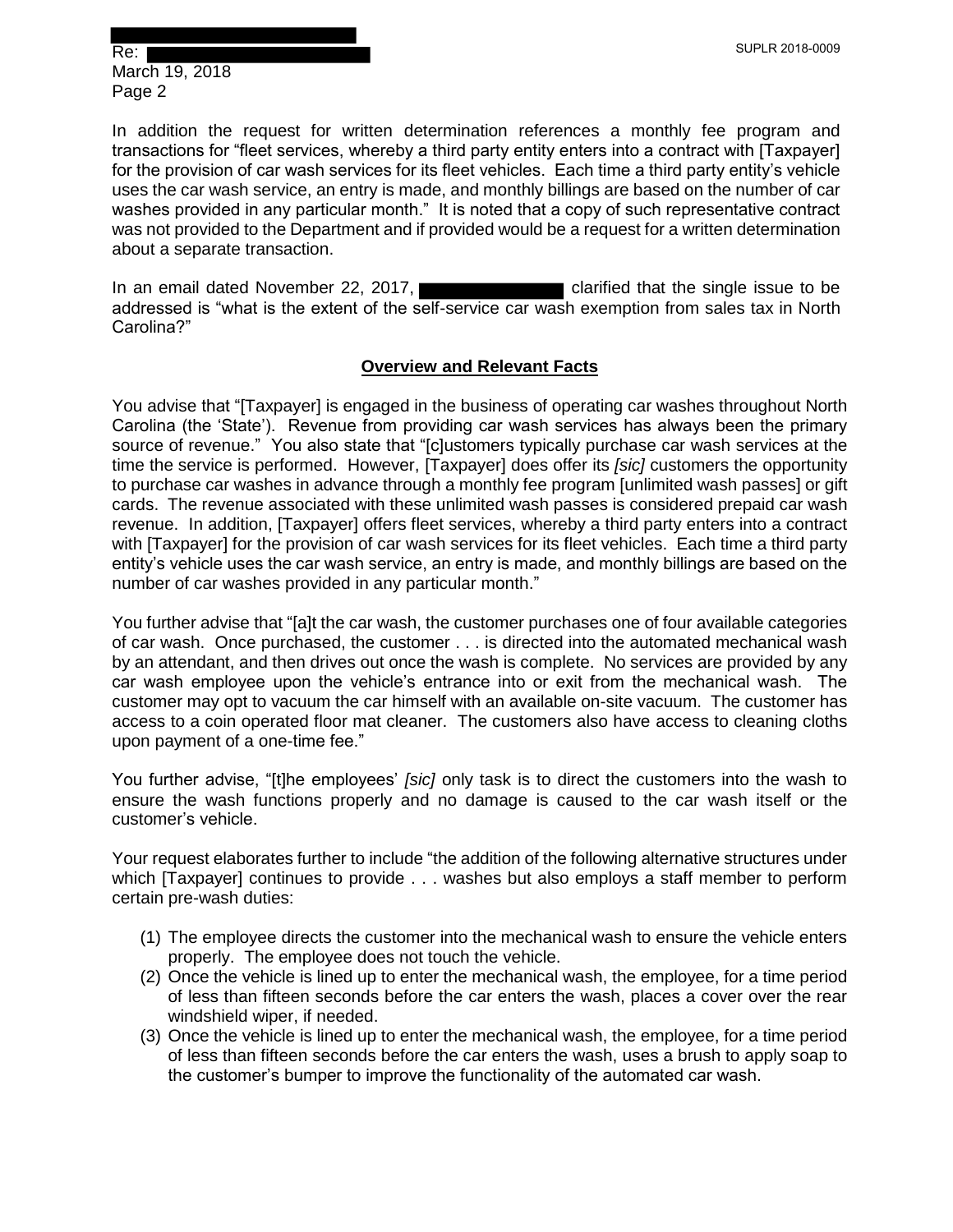- (4) Once the vehicle is lined up to enter the mechanical wash, the employee, for a time period of less than fifteen seconds before the car enters the wash, sprays the body and tires of the vehicle with a pressure washer to improve the functionality of the automated car wash.
- (5) [Taxpayer] maintains business records in the ordinary course of business separately allocating the revenue attributable to the employee's actions.
- (6) [Taxpayer] allows customers to select from different service options that would include one price for basic wash (which does not include any employee interactions from (1)-(4) above) and a second service option which includes the basic wash plus additional add-ons (including some or all of (1)-(4) above).
- (7) Any combination of (1), (2), (3), (4), (5), and/or (6)."

## **Issue**

To what extent is the sales price of or gross receipts derived from car washes subject to or exempt from sales and use tax in North Carolina?

## **Applicable Statutes and References**

Under Chapter 105 of the North Carolina General Statutes, Article 5 ("Article") of the North Carolina Revenue Act ("Act")<sup>1</sup>, N.C. Gen. Stat. § 105-164.1 *et. seq.*, Subchapter VIII: Local Government Sales and Use Tax, N.C. Gen. Stat. § 105-463 *et. seq*., and Chapter 1096 of the 1967 Session Laws; State, local, and applicable transit sales and use taxes are imposed on a retailer engaged in business in the State on the retailer's net taxable sales or gross receipts of tangible personal property, certain digital property, and certain services at the applicable State, applicable local, and applicable transit rates of sales and use tax. N.C. Gen. Stat. §§ 105-164.3(1k), 105-164.3(9), 105- 164.3(14), 105-164.3(24), 105-164.3(35), 105-164.3(46), 105-164.4, 105-164.8, 105-467, 105- 468, 105-483, 105-498, 105-507.2, 105-509.1, and 105-537.

N.C. Gen. Stat. § 105-164.4(a)(16) provides the "general rate applies to the sales price of or the gross receipts derived from repair, maintenance, and installation services and generally includes any tangible personal property or digital property that becomes a part of or is applied to a purchaser's property." N.C. Gen. Stat. § 105-467 provides, in part, "[t]he sales tax that may be imposed under [Article 39 of Chapter 105] is limited to a tax at the rate of one percent (1%) of . . . [a] retailer's net taxable sales and gross receipts that are subject to the general rate of sales tax imposed by the State under G.S. 105-164.4," with certain exceptions. The applicable local and transit sales and use taxes imposed under Articles 40, 42, 43, 46, and Chapter 1096 of the 1967 Session Laws are administered in the same manner as the taxes imposed under Article 5 with a few exceptions.

N.C. Gen. Stat. § 105-164.3(33*l*) defines the term "repair, maintenance, and installation services" as the following activities:

- a. To keep or attempt to keep tangible personal property or a motor vehicle in working order to avoid breakdown and prevent repairs. Examples include to clean, wash, or polish property.
- b. To calibrate, refinish, restore, or attempt to calibrate, refinish, or restore property or a motor vehicle to proper working order or good condition. This activity may include replacing or putting together what is torn or broken.

 $\overline{a}$ 1 References to the Act and North Carolina General Statutes are based on the laws in effect as of the date of issuance of this private letter ruling unless otherwise noted herein.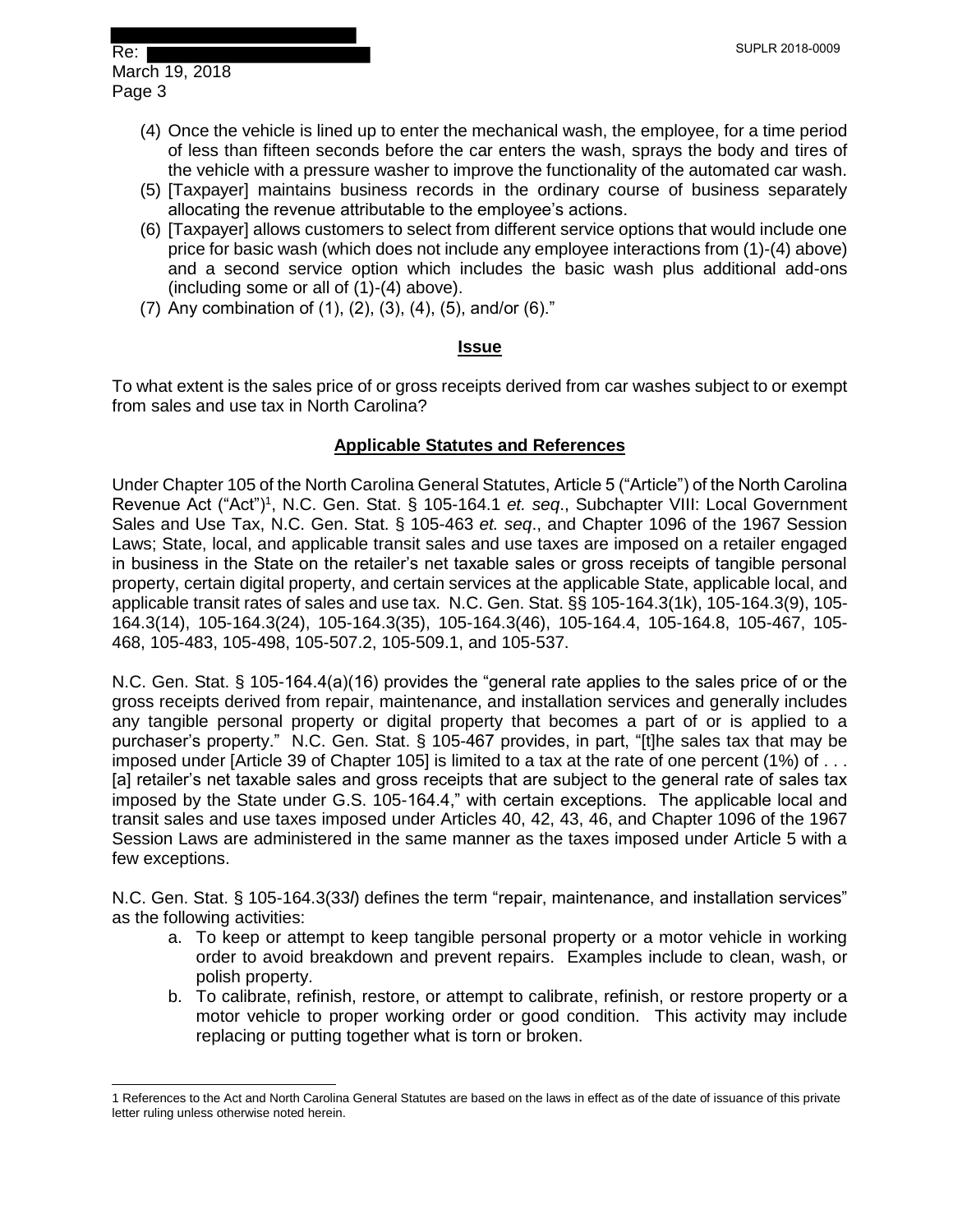- c. To troubleshoot, identify, or attempt to identify the source of a problem for the purpose of determining what is needed to restore property or a motor vehicle to proper working order or good condition. The term includes activities that may lead to the issuance of an inspection report.
- d. To install, apply, connect, adjust, or set into position tangible personal property, digital property, or a motor vehicle. The term includes floor refinishing and the installation of carpet, flooring, floor coverings, windows, doors, cabinets, countertops, and other installations where the item being installed may replace a similar existing item. The replacement of more than one of a like-kind item, such as replacing one or more windows, is a single repair, maintenance, and installation service. The term does not include an installation defined as a capital improvement pursuant to N.C. Gen. Stat. § 105-164.3(2c)d.
- e. To inspect or monitor property or a motor vehicle, but does not include security or similar monitoring services for real property.

N.C. Gen. Stat. § 105-164.3(1i) defines the term "bundled transaction" in part as "[a] retail sale of *two or more distinct and identifiable products, at least one of which is taxable and one of which is exempt, for one nonitemized price*." [*Emphasis added.*]

N.C. Gen. Stat. § 105-164.3(37) defines the term "sales price," in part, as "[t]he retailer's cost of the property sold. . . . [t]he cost of materials used, labor or service costs, interest, losses, all costs of transportation to the retailer, all taxes imposed on the retailer, and any other expense of the retailer. . . . [c]harges by the retailer for any services necessary to complete the sale."

N.C. Gen. Stat. § 105-164.13(61a)(k) provides that the sales of or gross receipts derived from self-service car washes and vacuums are exempt from sales and use taxes.

The term "self-service" is defined in the Merriam-Webster Dictionary as "the serving of oneself (as in a restaurant or gas station) with goods or services to be paid for at a cashier's desk or by using a coin-operated mechanism or a credit or debit card."

## **Ruling**

The sales price of or the gross receipts derived from car washes sold at retail by a retailer engaged in business are repair, maintenance and installation services as the term "repair, maintenance, and installation services" is defined in N.C. Gen. Stat. § 105-164.3(33*l*). Therefore, the sales price of or the gross receipts derived from car washes are subject to the State, applicable local, and applicable transit rates of sales and use tax, unless an exemption from tax applies to a transaction.

N.C. Gen. Stat. § 105-164.13(61a) k. provides an exemption from sales and use taxes for the sales price of or the gross receipts derived from "[s]elf-service car washes and vacuums." The term "self-service car washes" **does not include** car washes where any activity is performed by an employee to refinish, restore, clean, wash, or polish property or to install, apply, connect, adjust, or set into position tangible personal property including, but not limited to, where an employee places a cover over the rear windshield wiper, uses a brush to apply soap to the customer's bumper, or sprays the body and tires of the vehicle with a pressure washer, regardless of the amount of time these activities may take to be performed by an employee. Thus, the sales price of or the gross receipts derived from car washes by alternative structures where employees perform certain pre-wash duties are subject to the 4.75% general State, applicable local (2.25% or 2%), and applicable transit (0.50%) rates of sales and use tax